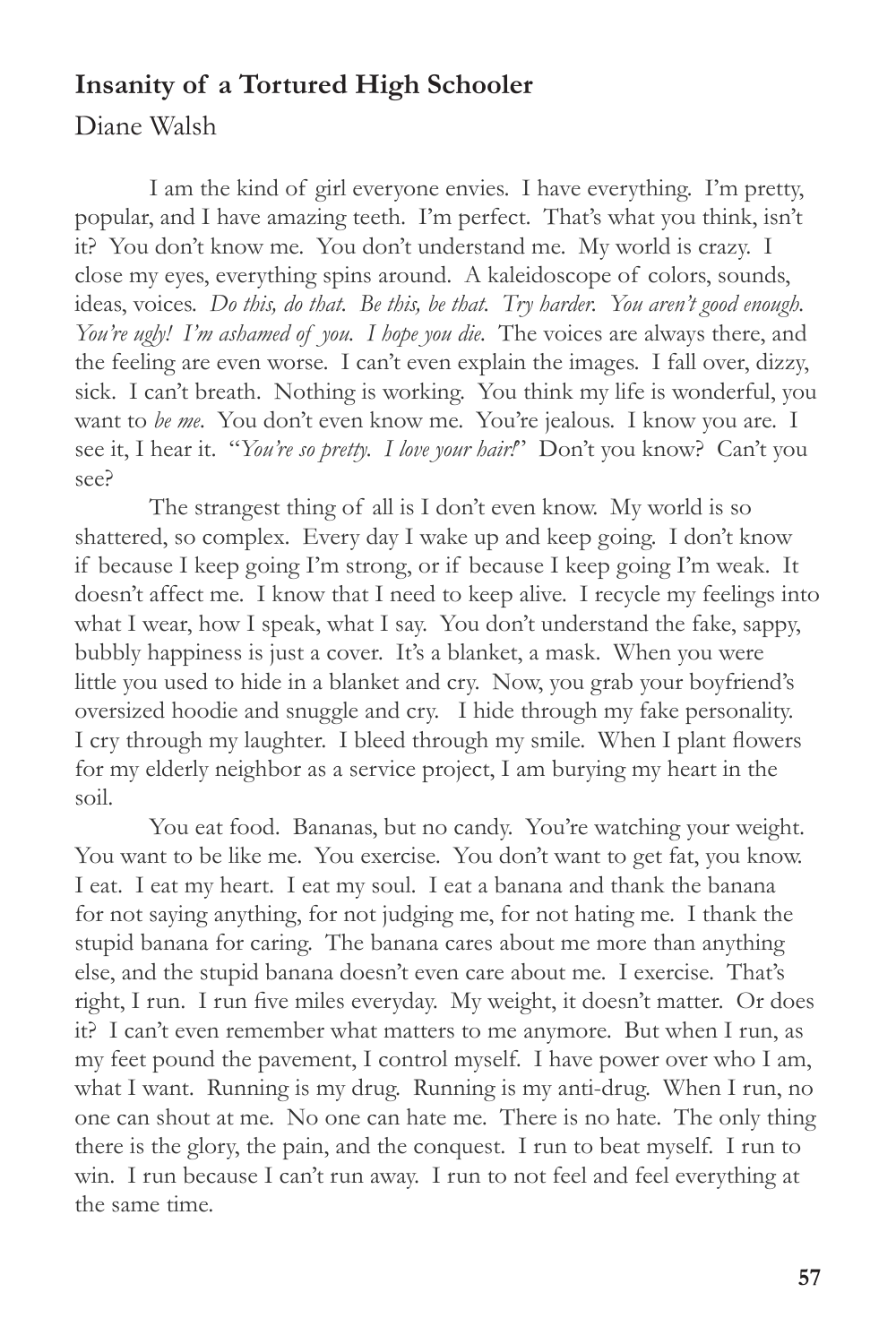I'm a mess. *She has it all together*, you think. You don't know. My feelings, my thoughts, my emotions are so crazy, I'm surprised I'm even alive. I should have exploded a long time ago, floated up and lived in the stars. I should have let my soul fly free, up, away in the dark night sky. I should have disappeared, never to be found. I should have left, gone, no goodbyes. I wouldn't be lost. No one would notice. You don't know my problems. You have no idea what I go through everyday. I don't either. I'm numb, cold, gone.

*She's so confident, so beautiful. I wish I had her self-esteem.* You're right. I am confident. I am beautiful. Or am I? I don't even know. I can't feel. I'm empty. I have self-esteem because I can't think, can't function. Who am I? I am nothing. There's nothing wrong with nothing. Is there? I can't breath, my voice is constricted. A hungry snake wraps around my throat, cutting off my air. Cutting off my life. I have confidence because I have no idea what to do. I have self-esteem because everyday I get told nothing I do is right, everyday I see I am worthless. And it's true. I am worthless. But my confidence and esteem comes from the control, the knowing. I know what I am.

That was a lie. My life is a lie. I don't know. I am the best actress the world has seen. Shakespeare told me the world is my stage, and it is. I am the heroin in your made-up little story. I am heroin. I am a drug. But I don't destroy you, I destroy myself. That's what I'm told. Wait- I don't destroy myself. Or do I? I don't know. I can't feel.

You say as I walk, there is something about me that makes people stop and stare. I don't know. Can people see? Do they know the truth about me? Have they figured me out? No, they couldn't have. *She never has to try, she can get any boy she wants. Some girls are so desperate, but not her.* I don't try. I'm not capable of trying. I'm not capable of love. "Love your neighbor as you love yourself." I can't love myself. I am dead. Every morning I wake up, wishing for someone to breath life into me. It doesn't work. I'm not desperate? No. I am desperate. I have so much desperation, I'm exhausted, drained, but not in my body. Emotionally. I am so emotionally empty that it translates into my physical body. I want something so bad, the tears turn to coughing, turns to vomiting, turns to blood. I vomit blood and watch it falls from my mouth, fall away, and become soaked up by the ground. I watch as it disappears in a way which I could never disappear. I wish I was like that. I'm so desperate to leave. Make me water. Make me melt into the ground. Make me blood. Make me flow through someone's veins. Vital, needed. Make me necessary for life, for something. Give me purpose.